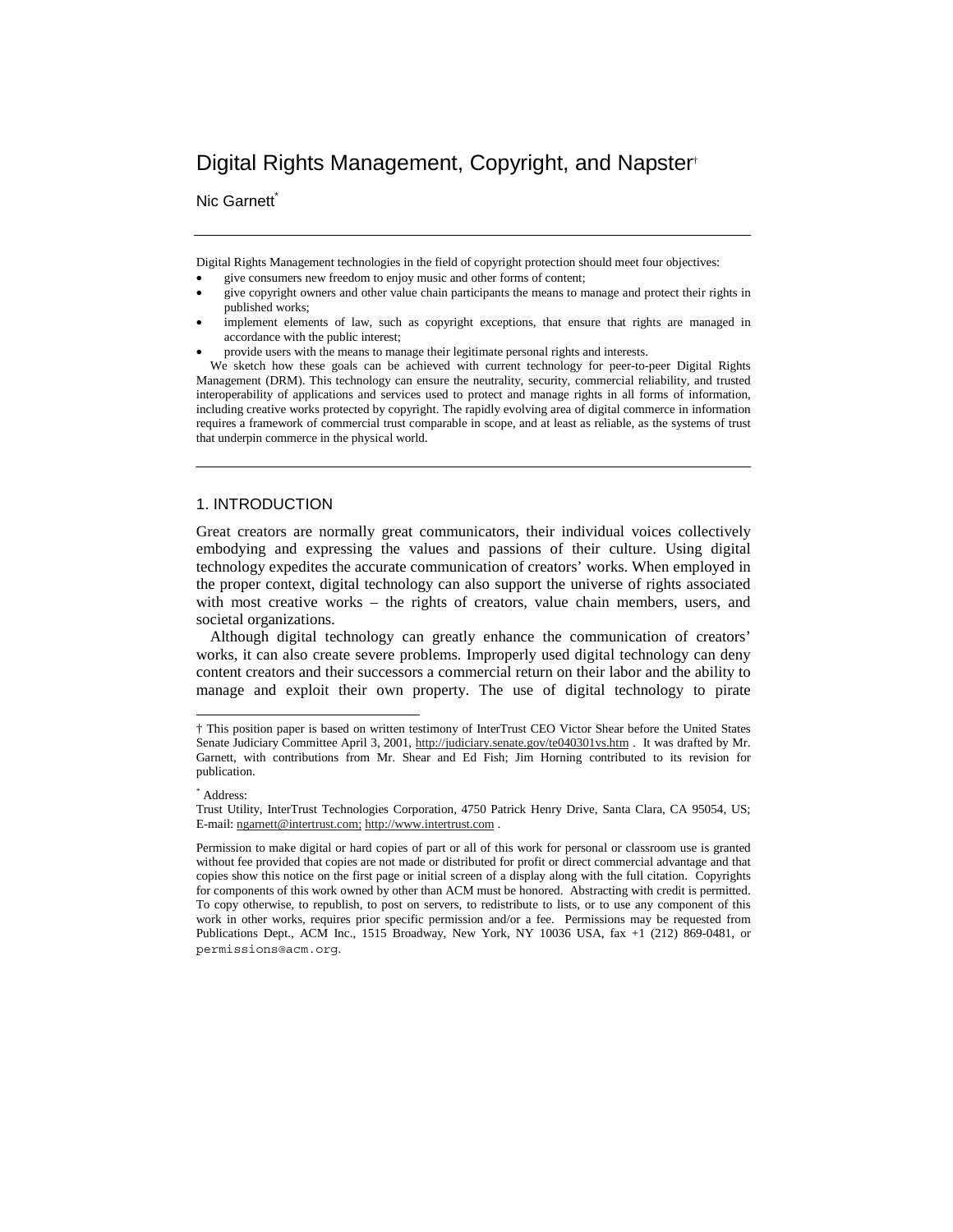copyrighted content directly undermines basic building blocks of modern society, such as respect for the rights of others, and a proper return for one's creative output and labor. It also directly threatens the stable economic basis necessary for further development of creative art.

The issue is not just Napster and other content sharing systems. It is the changes that digital technology is bringing to the worlds of art, entertainment, and information. It includes the kind of society that electronic communities and digital technology, used in concert with copyright law, can create.

Many people are just now beginning to realize how profound those changes and possibilities are. In under two years, with very little in the way of direct investment, an electronic community of some 60 million Napster file sharers was created. Ordinary consumers used the Napster system to obtain unauthorized copies of copyrighted music without payment – when most of them (at least previously) would never have considered buying pirated CDs in the physical world. Other communities are springing up worldwide where individuals communicate electronically and reject any deference to traditional principles of commerce and property rights.

At times it appears that there is a call to revolt, to "free the content." Such a call – if extended beyond fair use – obscures the real issues and seeks to legitimize people taking for free whatever they want. Others' rights be damned! But civil interaction between the rights and interests of multiple parties, and the maintenance of a market for goods and services, are basic underpinnings of democracy and commerce. Society will ultimately lose out if they are undermined in the service of convenience and self-interest.

The Digital Millennium Copyright Act was the first in the world to tackle the challenges of digital technology. Yet, for all its thoroughness, we are already past the point where copyright law alone is sufficient for the protection and management of rights in creative works. The ability of the creative community to legally enforce rights in their works has never really caught up with the technologies enabling anybody to make and distribute unlawful digital copies. Some leading academics now say that copyright law will become virtually irrelevant in practice.

Society simply cannot afford to accept copyright law becoming irrelevant. And we cannot afford to set the extraordinary example of dispensing with the rights of content providers because we are unwilling to develop a framework for proper commercial and civil behavior. It is essential that legislators continue to develop the body of digital copyright laws and regulation. We also urgently need a partnership between technology and law to provide a workable economic framework for the vital efforts of our musicians, writers, actors and artists. It must also accommodate and satisfy the legitimate expectations of citizens, including limitations on exclusive rights appropriate for an intelligent public policy (e.g., "fair use"). Such limitations must be sufficiently well formulated to be effectively implementable.

Sophisticated DRM technology can provide mechanisms to help effect this partnership. While technical complexities and challenges abound, the mission is achievable: to provide a combination of technical mechanisms and social compacts that allow the transfer of the basic features of traditional commerce into the digital market place. The means to achieve this goal are now at hand, and the means to continue developing a flexible, free, and safe commercial digital environment are readily accessible.

There are, of course, new and complex commercial, economic and social issues to be addressed. But this must not deflect us from the simple, basic responsibility that we all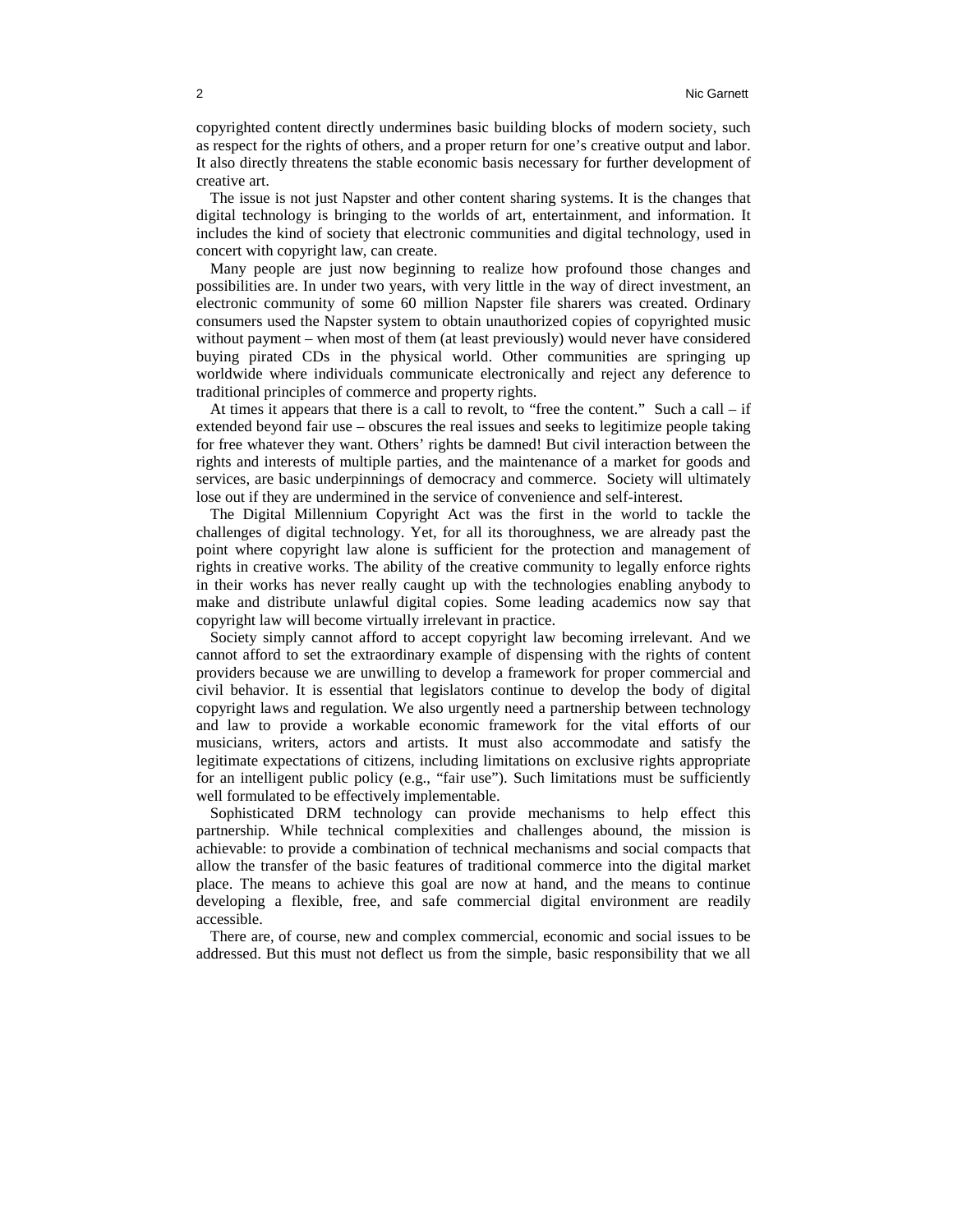have, not to settle for over-simplifications that result in distorting, unfair, and socially and commercially flawed solutions. Rather, we must strive to make the digital world live up to the principles that most of us would demand in the traditional, non-digital world.

The basic principles of granting rights to creators to control the use of their work and of maintaining trusted systems for commerce remain as valid as ever. We should not ignore opportunities that arise for reviewing current copyright limitations and other accommodations that were made before the advent of effective digital rights management, to ensure they continue to serve these principles. We should also be ready to reshape these limitations, where necessary, to fit the emerging digital marketplace. Above all we should be driven by a simple principle: to maintain a free and effective commercial society that, in a balanced fashion, supports the rights of all participants.

#### 2. DIGITAL RIGHTS MANAGEMENT TECHNOLOGY

It is important to understand from the outset that when talking about DRM technology we are not referring to simple mechanisms that, say, carry protected material from a server to a client in return for a payment, and then lock that material to a single device, or to systems that "watermark" content to restrict its use. Such technologies offer nowhere near the degree of flexibility and coverage necessary to support either traditional or new business offerings. Post-delivery, persistent protection of commercial interests, flexibility in use of content across devices and locations, and flexible interaction with content, are all priorities for participants in the content value chain. For example, in the context of music, users want to play it online or offline, and they want the right and ability to combine it into playlists that are used to create a specific personal or group music experience, for use wherever and whenever they wish.

Full-fledged DRM, as conceived by InterTrust, protects content, such as music, on a persistent basis throughout its commercial lifecycle. It does this by binding rules governing content use to the governed content. It maintains this tamper resistant association persistently, regardless of the channel through which the music flows, the platform on which it is played, the number of intermediate handlers of the content, the passage of time, or its physical location. It creates a zone – independent of time, place, or device – where content is governed by technology and where rights-holders, including consumers, are free to express and protect their rights through the freedom to establish differing rules reflecting their individual interests.

Within this technical protection zone, digital information such as music can be offered to consumers via a virtually limitless range of models: sale of downloads; subscriptions; pay-per-listen; superdistribution (consumer A passing material on to consumer B and so on); and file sharing. This freedom can be used to provide a richly diverse range of policies that govern usage, and any consequences of usage, in relation to groups of any nature, including governments and special interest groups.

To accommodate limitations on copyright, special consumption rules can be created, either through law or through accepted practice of rights-holders, for particular consumers or classes of users: for schools and universities; for libraries and archival institutions; and for consumers with special needs, such as the blind. Whatever the needs, whatever the relationship between different participants, the digital information remains persistently protected, yet freely available according to agreed rules of use.

If this protection is to remain effective throughout the life of the content, it follows that it must be possible to change the rules relating to use. Content can have a succession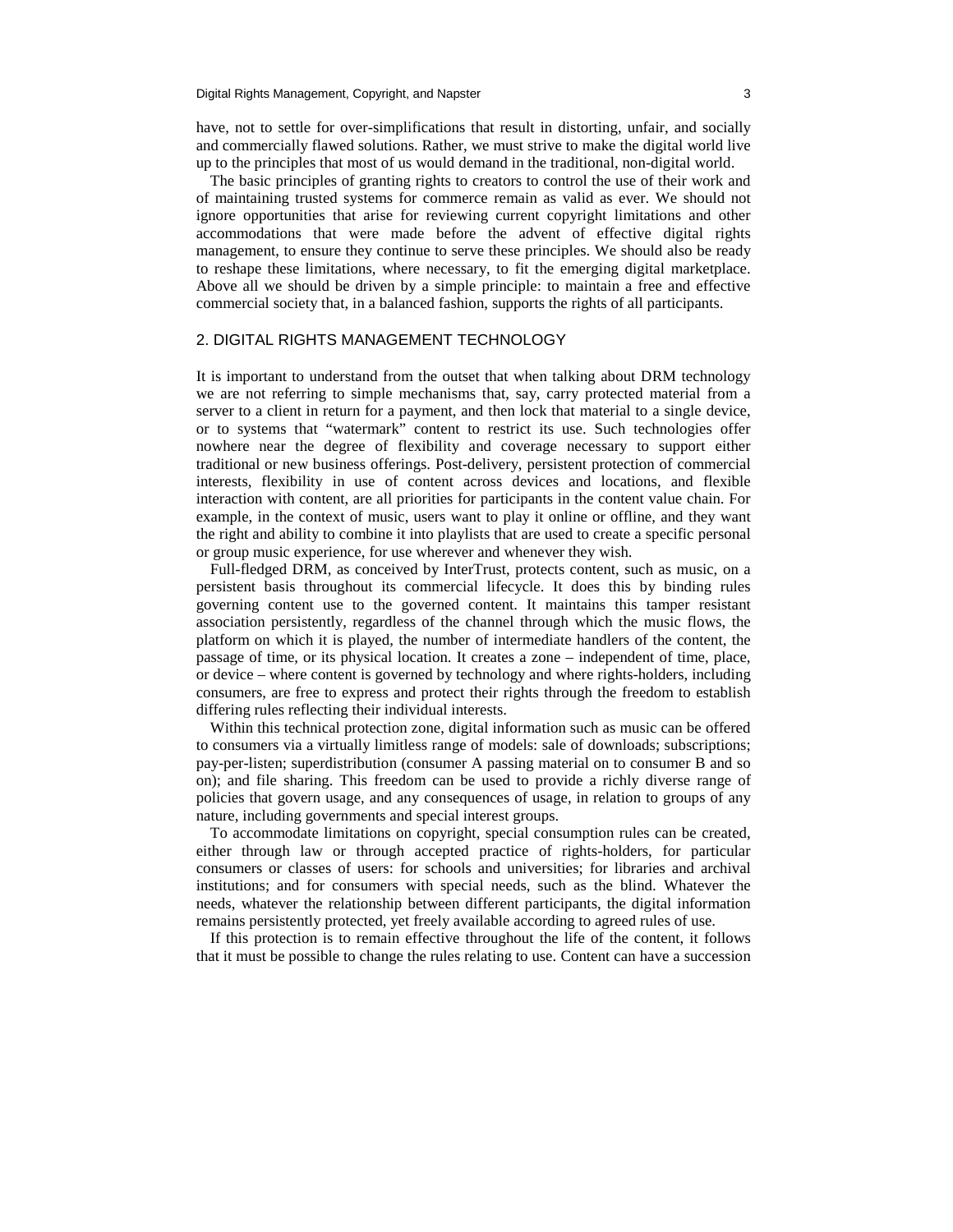of different owners; it can change in value; it can be traded for different purposes; it can be used on multiple, different devices; and it can be loaned to other parties. DRM must anticipate and accommodate all these possibilities. Digital information and the rules governing its use by a particular user should exist and move independently of each other, coming together to give effect to the agreement between supplier, distributor, and consumer, and respecting whatever rules may be applied by governments or other institutions.

An efficient system of protection must do more than accommodate a wide variety of business offerings. It must also support the complex value chains through which many of the offerings will be delivered, based on traditional commercial principles. Each actor in the value chain should be able to create the rules it wishes to apply to the material in question, within the scope of authority granted to it by the governing actors in the value chain. A publisher could establish the commercial terms for a work within the authority granted by the author; the distributor could then set rules within the scope of authority granted by the publisher; and so on through the value chain, all in accordance with law and accepted practice.

### 3. REQUIREMENTS FOR DIGITAL RIGHTS MANAGEMENT

There are several requirements for effective digital rights management of content.

First, it must provide creators of digital information the ability to manage and protect their rights throughout content lifetimes, however the content may be exploited. This means that a DRM system must be secure and resilient to tampering, and certain elements of the protection system must accompany the copy of the work as it is passed from party to party, format to format, platform to platform.

Second, it must support commercial flexibility, so that it can accommodate the arrangements struck between copyright owners, their customers, distributors, retailers and other value-adding participants. This means that a rights management system must provide content creators and/or publishers the means to allow consumers choices appropriate to the commercial circumstance. Consumers must be able to enjoy copyrighted works, and the system must permit consumer arrangements to vary based on the terms agreed to by the participants.

Third, it must provide a neutral and trusted environment, in which technology enforces these agreed-upon arrangements. The rights management technology must be unimpeachably neutral, that is, it may not in any way give an advantage to any hidden interests. Furthermore, it is essential that the rights management technology not give a hidden advantage to the rights management technology provider. Neither a rightsholder, nor a consumer, nor the rights technology provider should be able to alter or tamper with any agreed-upon commercial arrangements or impede the expression of any party's rights or interests.

Unless a rights management system meets these requirements – that is, unless the trust system is itself unquestionably trustable – it will fail to satisfy the legitimate interests of businesses, consumers, and government. Further, a rights management system must maintain its trust attributes regardless of the underlying digital commerce platform, device, or application. Otherwise, it will either

lack reliability in protecting participant rights, since a loosely coupled array of rights systems, without a unifying maintained rights environment, will readily succumb to hackers, or